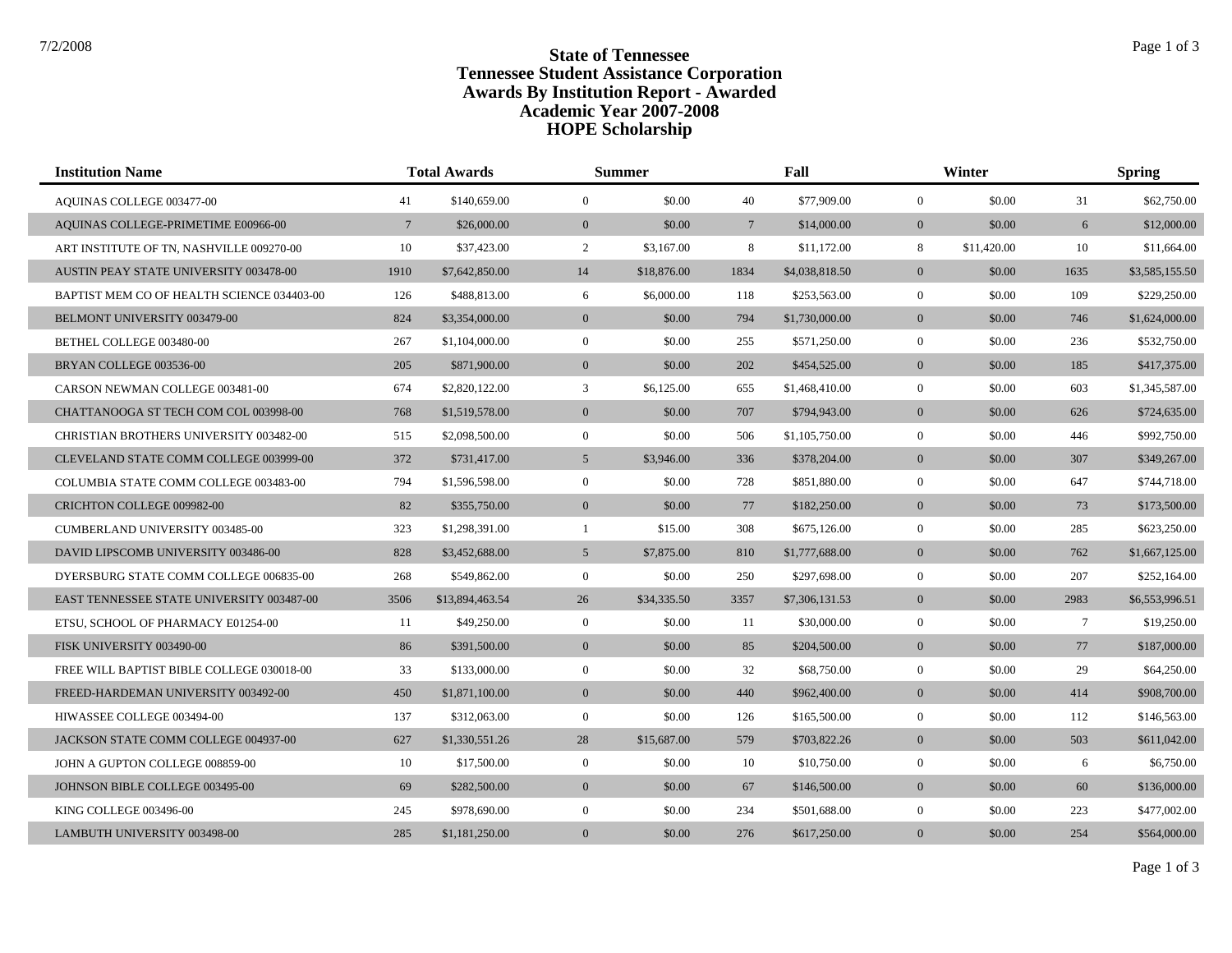## **State of Tennessee** State of Tennessee **Tennessee Student Assistance Corporation Awards By Institution Report - Awarded HOPE Scholarship Academic Year 2007-2008**

| <b>Institution Name</b>                     |      | <b>Total Awards</b> |                | <b>Summer</b> |      | Fall           |                | Winter      |      | <b>Spring</b>   |  |
|---------------------------------------------|------|---------------------|----------------|---------------|------|----------------|----------------|-------------|------|-----------------|--|
| LANE COLLEGE 003499-00                      | 88   | \$384,672.00        | $\mathbf{0}$   | \$0.00        | 79   | \$197,217.00   | $\mathbf{0}$   | \$0.00      | 77   | \$187,455.00    |  |
| LEE UNIVERSITY 003500-00                    | 590  | \$2,463,725.00      | 1              | \$1,000.00    | 574  | \$1,290,225.00 | $\overline{0}$ | \$0.00      | 524  | \$1,172,500.00  |  |
| LEMOYNE-OWEN COLLEGE 003501-00              | 27   | \$111,313.00        | $\mathbf{0}$   | \$0.00        | 23   | \$55,313.00    | $\overline{0}$ | \$0.00      | 23   | \$56,000.00     |  |
| LINCOLN MEMORIAL UNIVERSITY 003502-00       | 318  | \$1,336,353.00      | $\mathbf{0}$   | \$0.00        | 305  | \$696,476.00   | $\overline{0}$ | \$0.00      | 280  | \$639,877.00    |  |
| MARTIN METHODIST COLLEGE 003504-00          | 217  | \$901,062.50        | $\mathbf{0}$   | \$0.00        | 212  | \$477,750.00   | $\overline{0}$ | \$0.00      | 187  | \$423,312.50    |  |
| MARYVILLE COLLEGE 003505-00                 | 610  | \$2,558,500.00      | $\overline{0}$ | \$0.00        | 592  | \$1,318,750.00 | $\overline{0}$ | \$0.00      | 561  | \$1,239,750.00  |  |
| MEMPHIS COLLEGE OF ART 003507-00            | 53   | \$219,000.00        | $\mathbf{0}$   | \$0.00        | 50   | \$110,250.00   | $\overline{0}$ | \$0.00      | 50   | \$108,750.00    |  |
| MIDDLE TENNESSEE STATE UNIVERSITY 003510-00 | 7103 | \$28,464,253.00     | 59             | \$73,941.00   | 6821 | \$14,785,623.0 | $\overline{0}$ | \$0.00      | 6265 | \$13,604,689.00 |  |
| MILLIGAN COLLEGE 003511-00                  | 187  | \$767,500.00        | $\mathbf{0}$   | \$0.00        | 181  | \$393,000.00   | $\overline{0}$ | \$0.00      | 171  | \$374,500.00    |  |
| MOTLOW STATE COMM COLLEGE 006836-00         | 644  | \$1,371,248.00      | 13             | \$7,042.00    | 579  | \$702,980.00   | $\overline{0}$ | \$0.00      | 540  | \$661,226.00    |  |
| NASHVILLE STATE TECH COMM COLLEGE 007534-00 | 301  | \$584,992.00        | 5              | \$2,062.00    | 267  | \$304,375.00   | $\overline{0}$ | \$0.00      | 243  | \$278,555.00    |  |
| NORTHEAST ST TECH COMM COLLEGE 005378-00    | 612  | \$1,288,838.00      | $\mathbf{0}$   | \$0.00        | 566  | \$685,232.00   | $\overline{0}$ | \$0.00      | 502  | \$603,606.00    |  |
| O'MORE COLLEGE OF DESIGN 014663-00          | 82   | \$323,750.00        | $\mathbf{0}$   | \$0.00        | 78   | \$167,750.00   | $\overline{0}$ | \$0.00      | 70   | \$156,000.00    |  |
| PELLISSIPPI ST TECH COMM COLLEGE 012693-00  | 1235 | \$2,299,868.50      | 17             | \$11,225.00   | 1070 | \$1,206,386.50 | $\overline{0}$ | \$0.00      | 968  | \$1,082,257.00  |  |
| RHODES COLLEGE 003519-00                    | 324  | \$1,401,750.00      | $\mathbf{0}$   | \$0.00        | 317  | \$713,750.00   | $\overline{0}$ | \$0.00      | 303  | \$688,000.00    |  |
| ROANE STATE COMMUNITY COLLEGE 009914-00     | 1119 | \$2,408,378.77      | 9              | \$5,375.00    | 1038 | \$1,273,020.89 | $\overline{0}$ | \$0.00      | 932  | \$1,129,982.88  |  |
| SOUTH COLLEGE 004938-00                     | 57   | \$182,880.00        | $\mathbf{0}$   | \$0.00        | 42   | \$63,861.00    | 44             | \$59,114.00 | 41   | \$59,905.00     |  |
| SOUTHERN ADVENTIST UNIVERSITY 003518-00     | 237  | \$952,750.00        | $\overline{0}$ | \$0.00        | 229  | \$490,000.00   | $\overline{0}$ | \$0.00      | 221  | \$462,750.00    |  |
| SOUTHWEST TN COMM COLLEGE 010439-00         | 351  | \$662,418.00        | 5              | \$4,250.00    | 298  | \$353,560.00   | $\overline{0}$ | \$0.00      | 255  | \$304,608.00    |  |
| TENNESSEE STATE UNIVERSITY 003522-00        | 736  | \$3,151,355.00      | $\mathbf{0}$   | \$0.00        | 708  | \$1,659,688.00 | $\overline{0}$ | \$0.00      | 640  | \$1,491,667.00  |  |
| TENNESSEE TECH UNIVERSITY 003523-00         | 3475 | \$14,205,753.00     | 17             | \$26,643.00   | 3357 | \$7,416,403.00 | $\overline{0}$ | \$0.00      | 3052 | \$6,762,707.00  |  |
| TENNESSEE WESLEYAN COLLEGE 003525-00        | 314  | \$1,271,470.00      | $\mathbf{0}$   | \$0.00        | 300  | \$659,410.00   | $\overline{0}$ | \$0.00      | 278  | \$612,060.00    |  |
| TREVECCA NAZARENE UNIVERSITY 003526-00      | 220  | \$887,250.00        | $\mathbf{0}$   | \$0.00        | 214  | \$464,250.00   | $\overline{0}$ | \$0.00      | 197  | \$423,000.00    |  |
| TUSCULUM COLLEGE 003527-00                  | 313  | \$1,279,000.00      | $\mathbf{0}$   | \$0.00        | 304  | \$673,750.00   | $\overline{0}$ | \$0.00      | 274  | \$605,250.00    |  |
| UNION UNIVERSITY 003528-00                  | 652  | \$2,776,688.00      | $\overline{0}$ | \$0.00        | 638  | \$1,432,750.00 | $\overline{0}$ | \$0.00      | 604  | \$1,343,938.00  |  |
| UNIVERSITY OF MEMPHIS 003509-00             | 3583 | \$14,339,951.00     | 17             | \$22,500.00   | 3391 | \$7,415,754.00 | $\overline{0}$ | \$0.00      | 3151 | \$6,901,697.00  |  |

Page 2 of 3